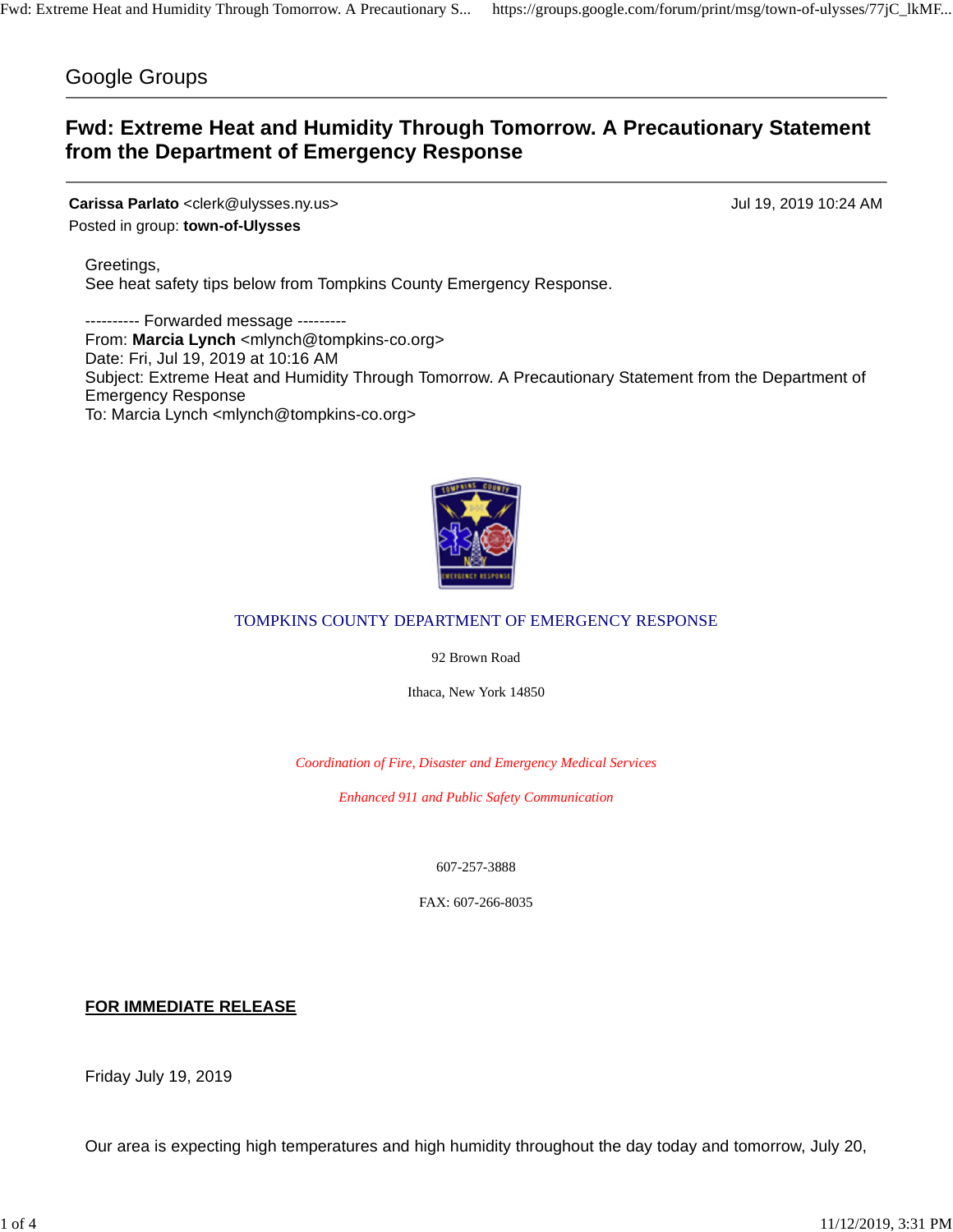with temperatures potentially reaching 100 degrees and a heat index of over 105 degrees.

We are urging all residents – especially those who are at high risk for health problems – to stay indoors as much as possible and limit activity and sun exposure.

- Drink plenty of water  $-2$  to 4 glasses per hour
- Limit strenuous outdoor activities during the hottest part of the day (between 11 a.m. and 4 p.m.)
- Go to air-conditioned public spaces such as a mall, library, movie theater, or community center
- Prevent sunburn by applying sunscreen if you must be outside (SPF 15 or higher)
- Wear loose, lightweight and light-colored clothing
- Avoid alcohol, caffeine and sugary drinks that cause dehydration
- Take a cool shower or go swimming
- Wear a ventilated hat, such as straw or mesh
- Never leave children or pets alone in vehicles
- Use caution with electric fans; they create air flow and a sense of comfort, but do not lower body temperature.
- Protect your pets, keep them inside with air conditioning or fans and make sure they have plenty of water.
- Prepare for temporary power outages ahead of time by assembling essential supplies such as flashlights, batteries, bottled water and food.

### **Know the signs and symptoms of heat related illnesses:**

**Heat stroke** is most serious. Signs and symptoms include an extremely high body temperature above 103 degrees; hot, dry, red skin; rapid pulse; loss of alertness; confusion; rapid and shallow breathing and unconsciousness. Call 911 immediately and cool the person quickly.

**Heat exhaustion** is a milder form of heat related illness and is characterized by heavy sweating, paleness, muscle cramps, tiredness, weakness, dizziness, headache, nausea and vomiting, cool clammy skin, fainting. Move the person to a cool place, loosen clothes and apply cool, wet cloths.

If you see someone showing these symptoms, move the person to a cool place, loosen their clothes and apply cool, wet cloths.

#### **Additional links:**

- For general information: tompkinscountyny.gov/health/summer/heat.
- TompkinsReady: tompkinscountyny.gov/tompkinsready
- National Weather Service heat safety tips: weather.gov/safety
- Red Cross heat safety tips: RedCross.org: How to prepare for emergencies.
- National Weather Service Ithaca forecast page: weather.gov/bgm

Visit the Department of Emergency Response online, tompkinscountyny.gov/doer. Follow us on Facebook @tcemergencyresponse and Twitter @TompkinsDoER.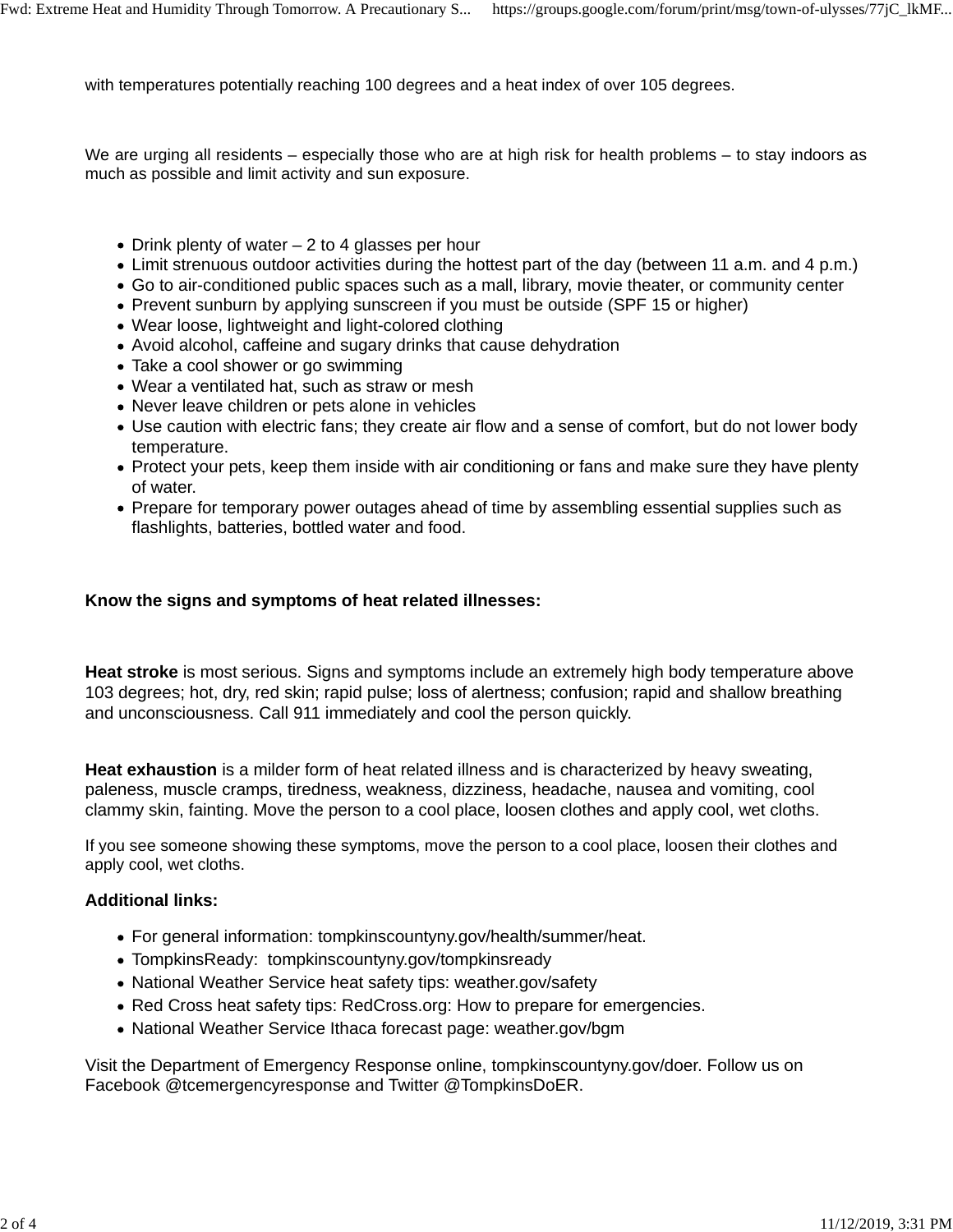



------ Marcia E. Lynch Public Information Officer Tompkins County Department of County Administration 125 E. Court Street Ithaca, NY 14850 Tel: 607-274-5555/Fax: 607-274-5558 www.TompkinsCountyNY.gov Tompkins County values *Inclusion Through Diversity*.